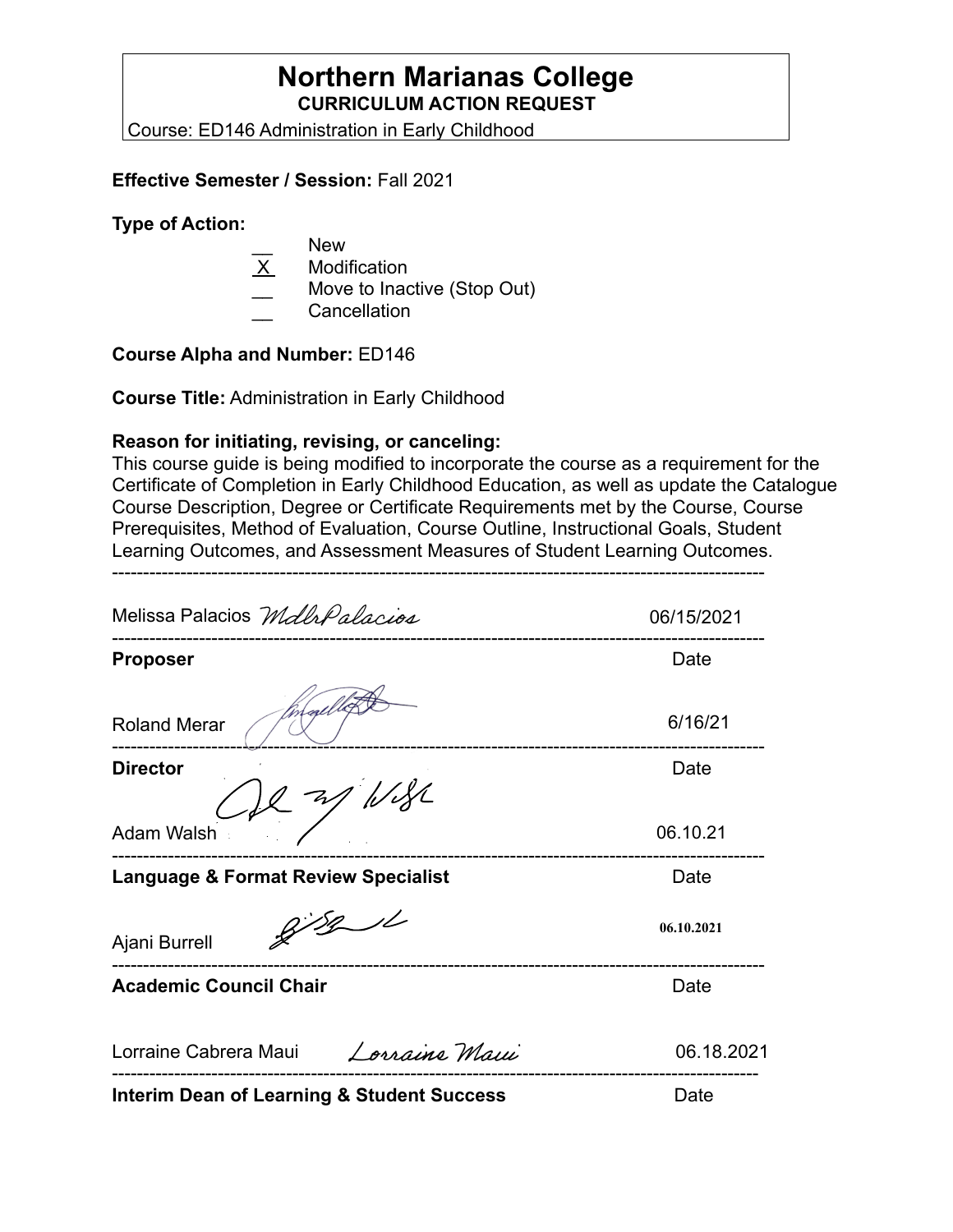# **Northern Marianas College Page: 2 Course Guide**

Course: ED146 Administration in Early Childhood

## **1. Department**

School of Education

## **2. Purpose**

The purpose of this course is to introduce and acquaint prospective coordinators, managers, and administrators in the Early Childhood Education field with basic knowledge, skills, and guidance on practices, policies, and standards in the management of schools for the development of children in early childhood.

## **3. Description**

# **A. Required/Recommended Textbook(s) and Related Materials**

Required:

*Developing and Administering an Early Childhood Education Program | 10th Edition*

Shauna Adams/Amy Kronberg/Michelle Donley/Ellen Lynch Copyright 2022 | Published ISBN: 9780357513200

Adminisration of Programs for Young Chilren | 9th Edition

Phyllis M. Click/Kim Karkos Copyright 2014 | Published ISBN: 9781133938989

Recommended: None

### **B. Contact Hours**

- **1. Lecture:** 3 per week / 45 per semester
- **2. Lab:** None
- **3. Other:** None

# **C. Credits**

- **1. Number:** 3
- **2. Type:** Regular Degree Credits

# **D. Catalogue Course Description**

This course is a requirement for the Certificate of Completion in Early Childhood Education. This course is designed to teach students about the implementation of practices, policies, and standards in early childhood settings. It examines the management and operation of early childhood programs or schools emphasizing effective interpersonal relationships and communication skills of potential coordinators, managers, and administrators in early childhood programs. English Placement: EN095 (offered Fall and Spring).

# **E. Degree or Certificate Requirements Met by Course**

This is a required course for the Certificate of Completion in Early Childhood Education.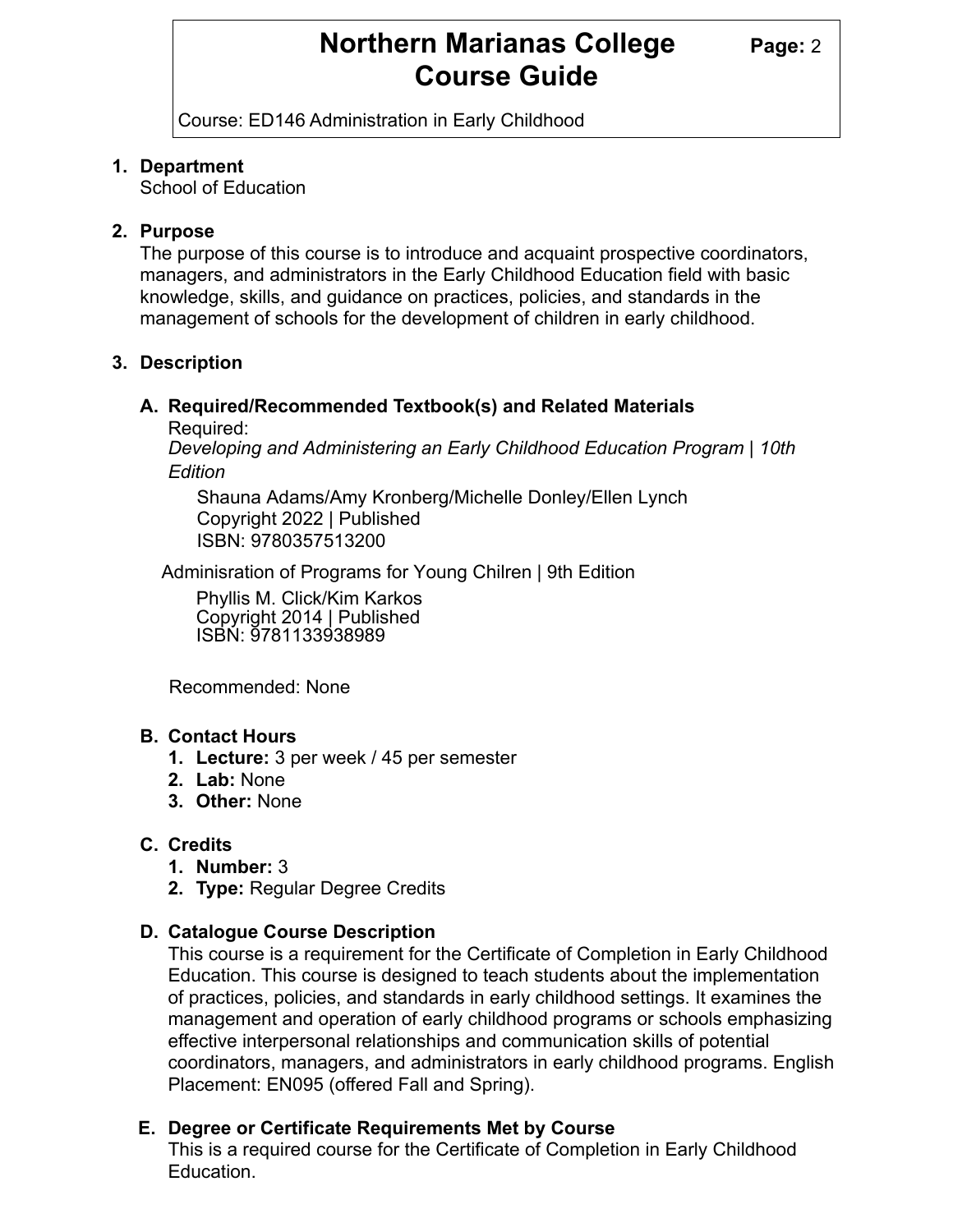# **Northern Marianas College Page: 3 Course Guide**

Course: ED146 Administration in Early Childhood

### **F. Course Activities and Design**

This course is designed to incorporate lectures, readings, in-class assignments, demonstrations and teach-back, assigned projects, reflective essays, topic discussions, student participation, collaboration and engagement

### **4. Course Prerequisite(s); Concurrent Course Enrollment**

 Prerequisites: None Concurrent Course Enrollment: None

### English Placement Level:EN095 Mathematics Placement Level: None **Required English/Mathematics Proficiency Level(s)**

## **5. Estimated Cost of Course; Instructional Resources Needed**

 Cost to the Student: Tuition for a 3-credit course, instructional material fees, and textbook.

Cost to the College: Salary of instructor, supplies, materials and internet.

 Instructional resources needed for this course include: internet, projector, and whiteboard.

### **6. Method of Evaluation**

 Students will be evaluated on the basis of attendance, in-class assignments, demonstrations, a teach-back, assigned projects, reflective essays, topic discussions, participation, collaboration, engagement, midterm and final exams. NMC's grading and attendance policies will be followed.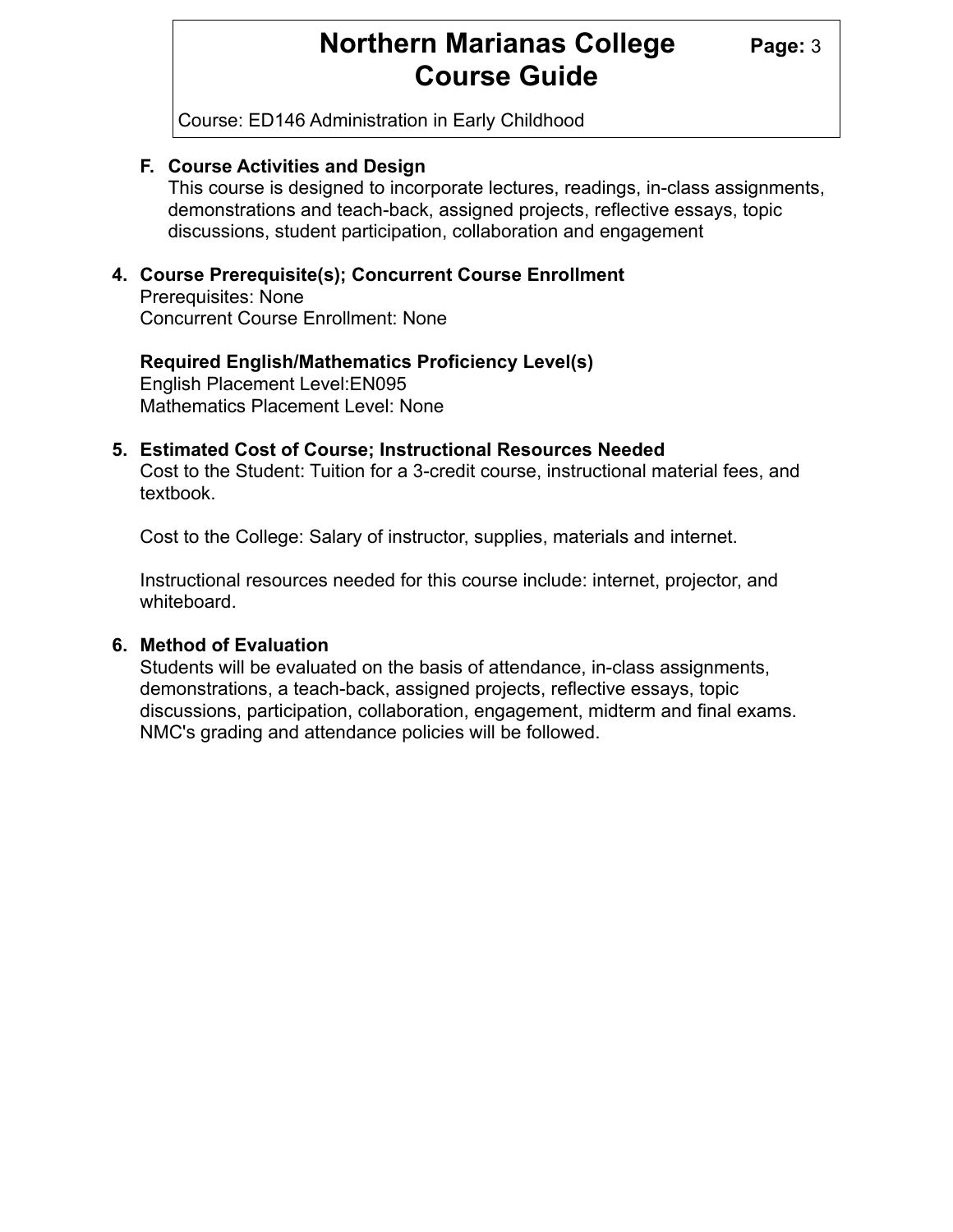# **Northern Marianas College Page: 4 Course Guide**

Course: ED146 Administration in Early Childhood

# **7. Course Outline**

 This is a topical outline and does not necessarily indicate the sequence in which the material will be presented.

- 1.0 Program Governance
	- 1.1 CNMI child care licensing administrative code
	- 1.2 CNMI child care regulations
	- 1.3 Head Start/Early Head Start performance standards
	- 1.4 Roles and responsibilities: program governance, administration, support staff, teaching staff
	- 1.5 Program outcomes
- 2.0 Professionalism
	- 2.1 Becoming a professional
	- 2.2 Commitment to the early childhood profession
	- 2.3 Acting responsibly and ethically
	- 2.4 School and home culture
	- 2.5 Ethical behaviors toward children and families
	- 2.6 Performance assessment and evaluation
- 3.0 Viewing Yourself as a Professional
	- 3.1 Striving to meet the standards of the profession
	- 3.2 Taking opportunities to improve professional growth
	- 3.3 Building knowledge and skills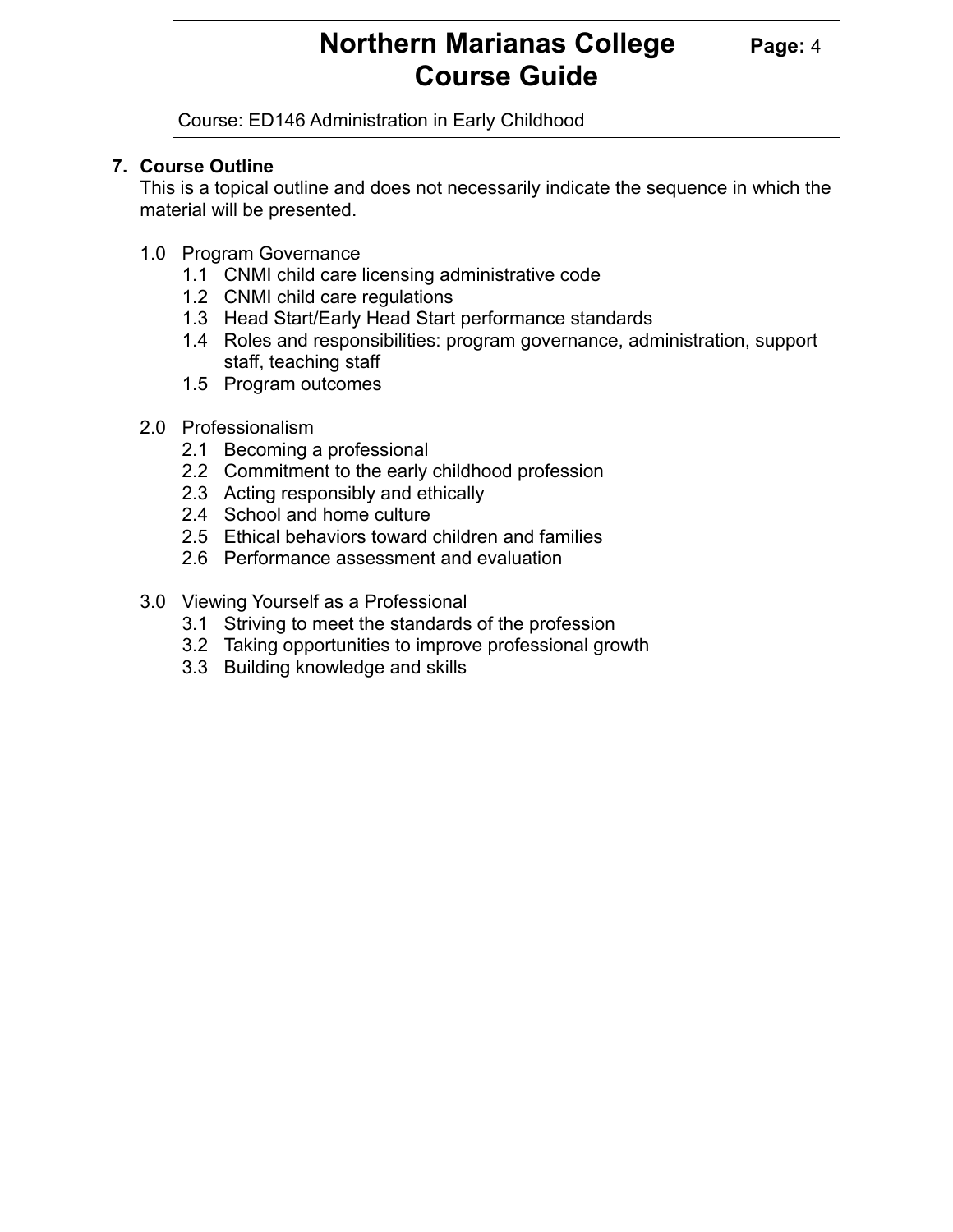# **Northern Marianas College** Page: 5 **Course Guide**

Course: ED146 Administration in Early Childhood

# **8. Instructional Goals**

The course will introduce students to:

- 1.0 An Overview of Early Childhood Program Governance;
- 2.0 Professionalism; and
- 3.0 Leadership in Early Childhood.